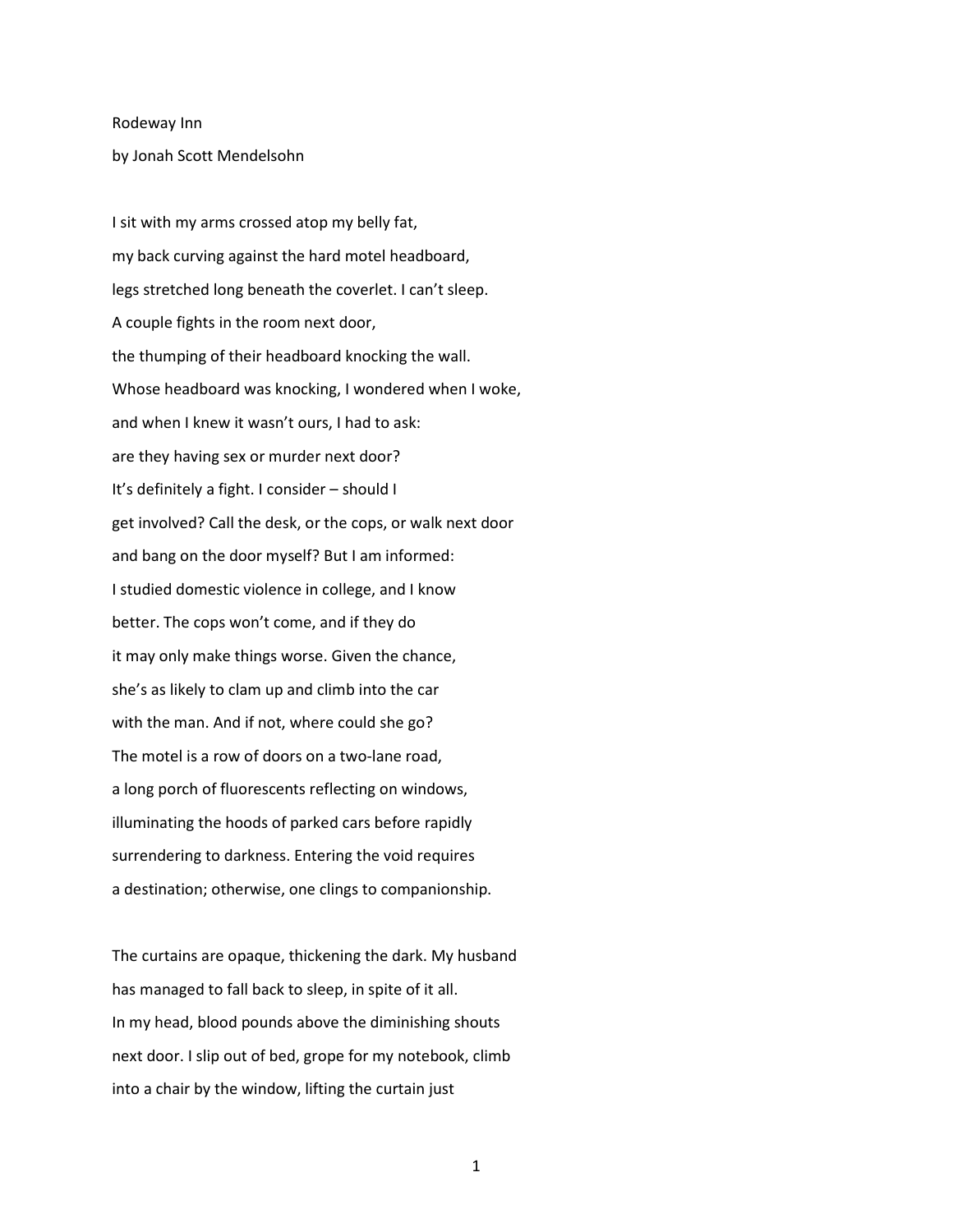a sliver, in case the light should rouse him where shouts do not. The yelling flickers down, giving way to a woman's quiet keening, then subsiding into a surface tension of silence separating our two rooms. I send my pen scratching across the page – it's so loud, a harsh descant above the drone of my husband's snore. How does he sleep so deep? Long and slow, his exhalations tune me back to stillness. In the curtain light, shapes emerge into discreteness, as my eyes adjust – the table, my pen, the wall, the bed, the headboard, the dresser, the unlit lamps on the opposite wall. Gray on gray, the large mirror gathers shapes in its frame, settling into a dark composition: Rodeway Inn. The familiar motel room design fulfills its function: to isolate, to mimic comfort with its illusion of privacy.

as vigilance? I want to wake my husband, to burst our bubble, to act, but my anxiety – a flapping bird – sinks under the weight of his reverberant breathing, drifting down into the night, rippling quiet as it recedes. That's why I married him – his deep acceptance, his center of gravity, pulling my nervous trajectory into his orbit. Before him – before us – I rarely took vacation. Neither did he. Yet here we are, driving north on 95 for a third summer, trading city heat and 80 hour weeks for eight days elsewhere. It could be anywhere – this third-tier motel, the closest we'll get to roughing it: resorting to resorts, restaurants, repackaged summer stock – nothing uncivilized. Nature, though – human, or other –

Does one watcher count

2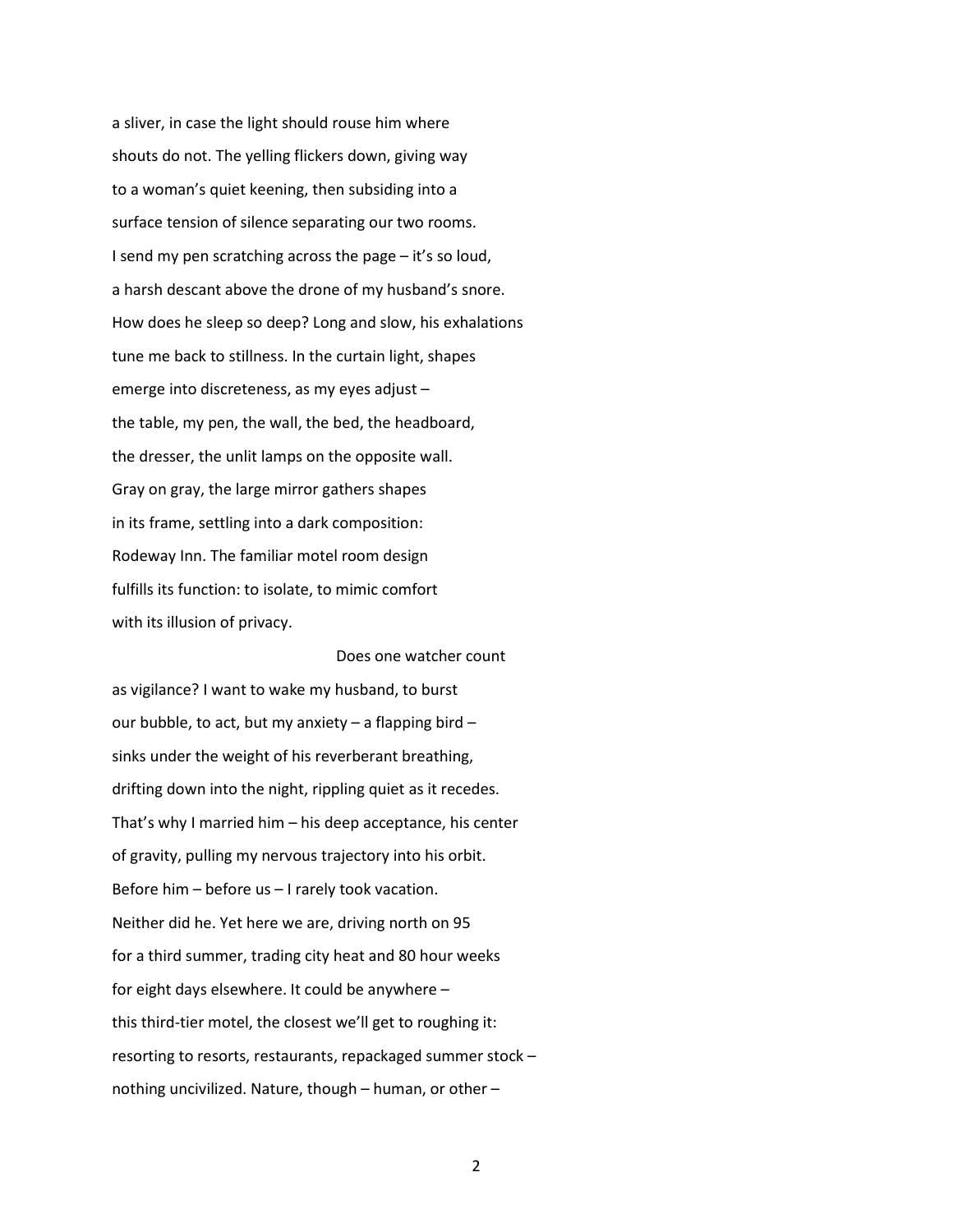breaks through the cracks regardless.

## How thin

is the wall that separates us from violence? My husband and I – we'll fight once this trip: some primal, piranha will break the surface. A work call will interrupt breakfast, which I'll feel compelled to take, while his eyes grow cold, like my eggs. He'll pay the check, cross the parking lot, silently unlock the Toyota, August air wavering in the heat. The steering wheel's too hot to touch – but the air is frozen between us. I'll slam the door, try to provoke a crack in his silence: "Get out." I won't, but the morning pastime – a bike ride? a pedicure? – is cancelled. A car will pull into the next space, not noticing two white men in a parking lot in Maine. There's no shouting, no tears. The bill's paid, the vehicle's insured. It's him and me, and it will be my favorite memory from the trip: two fronts, hot and cold, met in the confines of a car, dark clouds flashing with real thunder, then breaking, dispersing in time for a sunset walk on the marginal way, waves crashing far below.

## Outside,

gray gives way to light – I haven't slept a wink. I don't mind. I wake worried, so a sleepless night leaves me weary but relieved. The husband stirs and smiles as he always does in the morning. He takes great joy in choosing when to wake. I click my pen, flutter the notebook shut and climb sideways under the sheets, matching his back's curve. I kiss his hair,